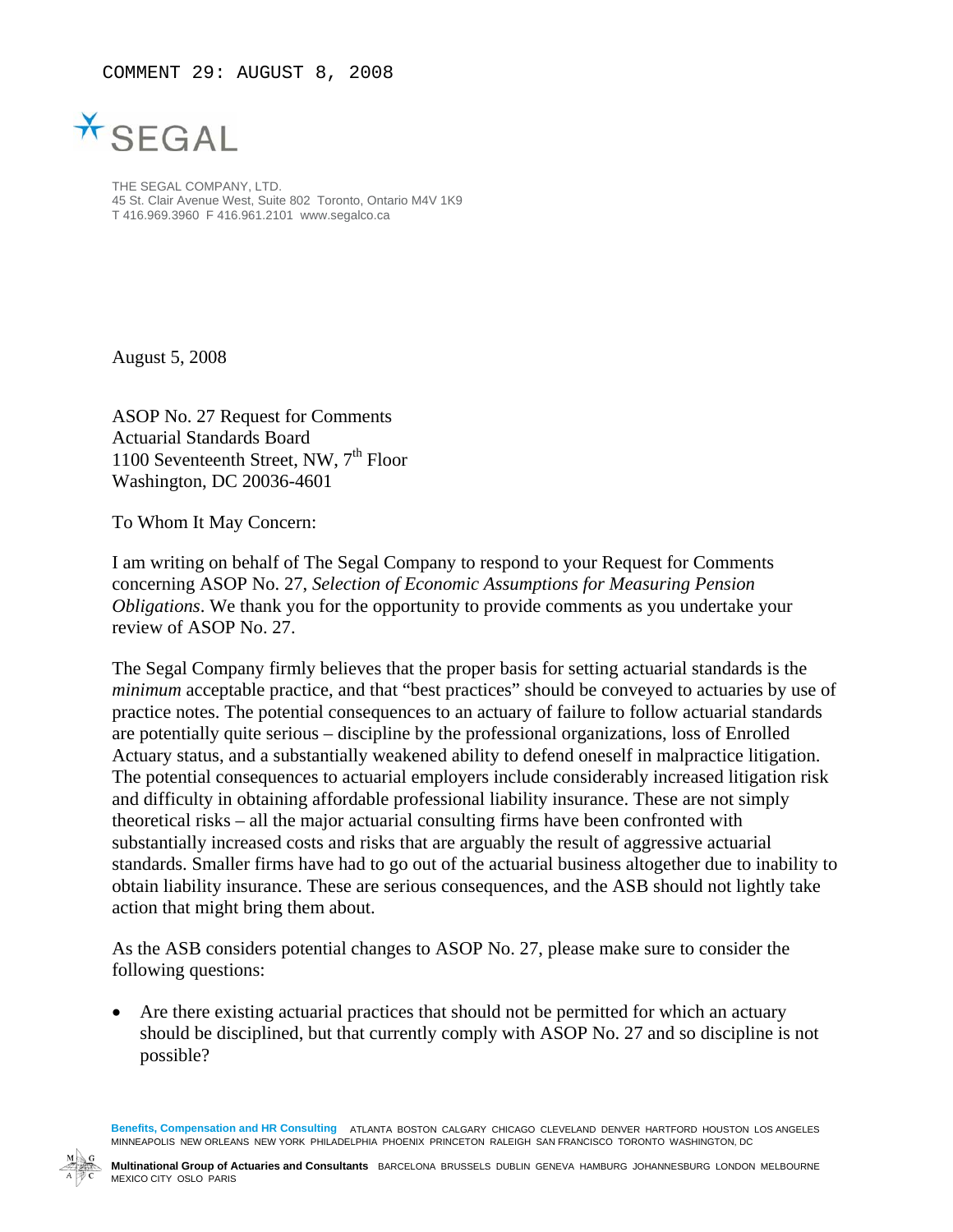ASOP No. 27 Request for Comments August 5, 2008 Page 2

- Are there existing or desirable actuarial practices that are outside ASOP No. 27 that, therefore, inappropriately subject the actuary to litigation and discipline risk?
- Does ASOP No. 27 present barriers to the creative development of future practices?
- Are proposed revisions intended to force actuaries to do better work because the Board believes it is possible for them to do so, or because the Board believes that the current work is clearly professionally unacceptable?

A recent example from the Canadian Actuarial Standards Board will illustrate our concern. A new Canadian standard requires an affirmative statement in an actuarial report by a pension actuary that there have been no significant subsequent events between the valuation date and the signature date if that is in fact the case. Compliance with this standard is obviously simple. But we do not believe that an actuary should be subject to professional discipline for failure to note the absence of subsequent events when there were none, because no user of that report will be misled by the absence of that disclosure. Further, under both the Academy and Canadian Institute codes of professional conduct, every actuary who learned that a required material disclosure was missing would be affirmatively obligated to report the offending member, or else be subject to discipline himself or herself. We strongly believe that this is an absurd result, and encourage the ASB to evaluate the desirability of all new standards and changes to existing standards using the principles we have outlined above.

In applying these principles in evaluating the standards, it is important to note the wide range of situations to which these standards apply. For example, although the development of a "bestestimate range" for the investment return assumption and/or the discount rate may not be a significant issue for the funding of single employer plans due to the Pension Protection Act of 2006 (PPA'06) rules, it still is important for multiemployer and public sector plans. As a consulting firm with a large number of such clients, we have applied their perspective in our comments below.

As pension plans have become more financially sophisticated, there has been more information and analysis available from their investment consultants. The Standard needs to recognize the availability of this information and to support the actuary's taking it into account but also to recognize that generally the projections of investment returns by investment consultants are over a shorter time horizon than the typical measurement period of a pension plan. The Standard therefore should permit the actuary to take all of the circumstances of the plan into account in establishing the investment return assumption.

These circumstances could include the plan sponsor's desire to increase the likelihood that all promised pension benefits will be funded. The actuary may wish to include an explicit allowance for conservatism so that the contributions will more often than not result in the funding of the promised pension benefits. The Standard should therefore permit calculations under this approach. Depending on the purpose of the measurement, it also may be appropriate to value liabilities using a so-called "risk-free" interest rate or at current bond yield curve rates, primarily for "settlement-like" calculations or valuations. Calculations in accordance with the principles of